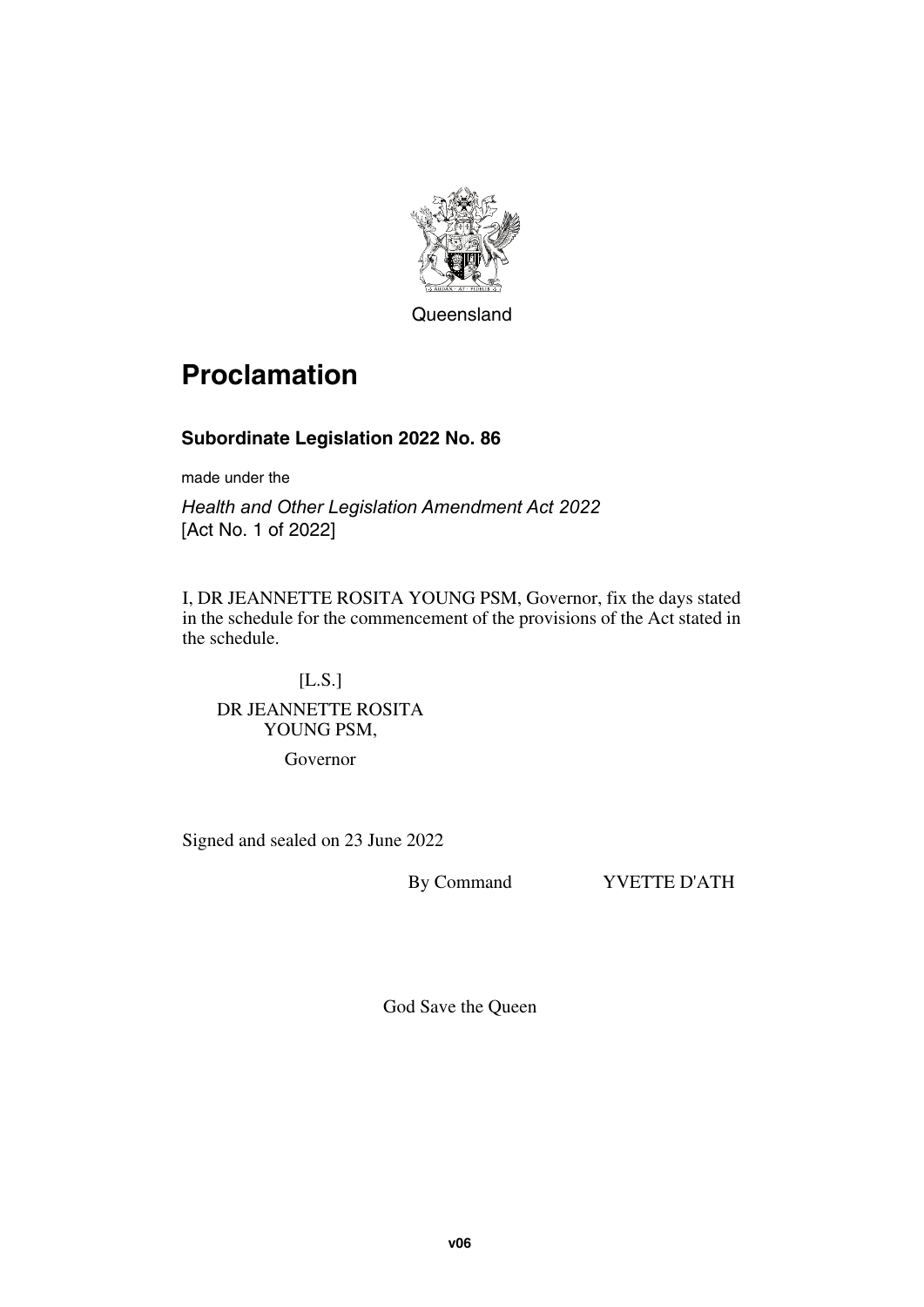## **Schedule**

- 1 The following provisions commence on **1 July 2022**
	- part 3, divisions 1 to 3, 5 and 6
	- schedule 1, part 2, amendments of the *Ambulance Service Act 1991*
	- schedule 1, part 2, amendments of the *Mental Health Act 2016*
	- schedule 1, part 2, amendments of the *Radiation Safety Act 1999*.
- 2 The provisions that are not in force and not otherwise commenced under this proclamation commence on **15 September 2022**.